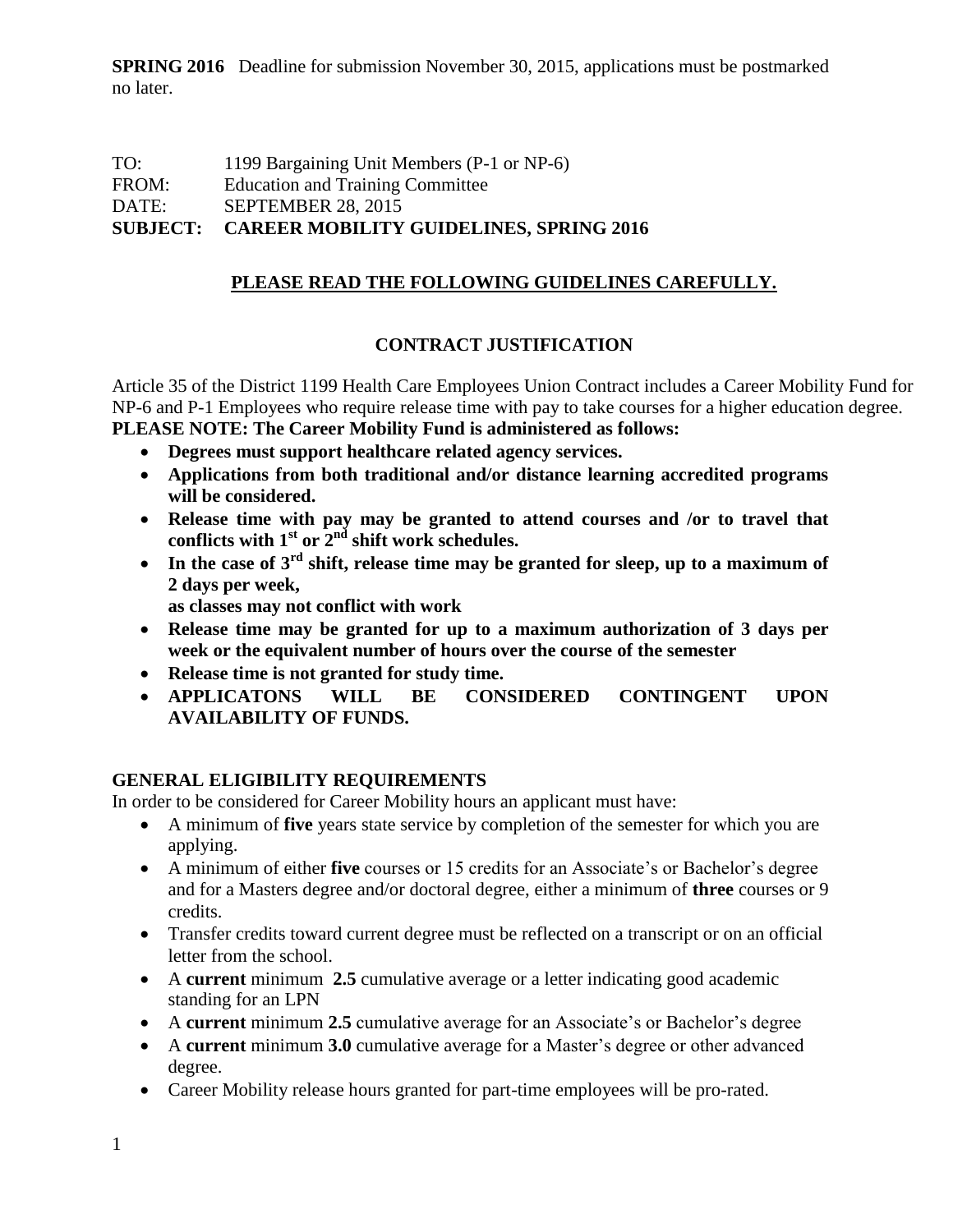#### *EXCEPTIONS/WAIVERS TO GENERAL ELIGIBILITY REQUIREMENTS (Revised June 26, 2014)*

- 1. Students pursing any of the following nursing degrees:
	- $\triangleright$  LPN—Course / credit requirements waived and 3 years of state service completion of the semester for which you are applying are required.
	- RN—for individuals pursing **their initial** RN degree only, course / credit requirements are waived and 3 years of state service are required.
- *2.* DMHAS employees accepted into the DMHAS MSW cohort program:
	- > Course / credit requirements and years of state service are waived.
- 3. DDS Case Managers pursuing a Bachelor's degree for QIDP qualifications:
	- > Course/credit requirement and years of service are waived. However, you must have passed Working Test Period.

## **TRANSCRIPTS**

Your application **will not be considered** without your most current transcript or grade report that shows a cumulative average. This should be a copy of your most current transcript or grade report of all completed courses pertinent to the degree you are pursuing. A transcript or grade report must be submitted with each application. Transcript or grade reports printouts without school identification information and all completed courses are not acceptable. Transfer credits toward current degree must be reflected on a transcript or on an official letter from the school.

#### **Transfer students**

Applicants whose current transcript indicates a cumulative grade point average below 2.5 for an Associate's or Bachelor's degree or 3.0 for graduate students and contains transfer credits from other school/s are advised to include all previous transcripts as applicable. Such applicants will be considered on a case by case basis, based on prior academic performance and transferred credits applicable to the degree they are pursuing.

### **TUITION REIMBURSEMENT**

Participation in this program does not preclude eligibility for tuition reimbursement. A separate application must be completed for tuition reimbursement and should be submitted to your agency tuition reimbursement officer as soon as possible. Contact your tuition reimbursement officer at your local Human Resources office for more information and forms.

#### **PROCEDURES**

Application forms can be obtained from your agency Human Resources office and union delegates.

## **The deadline for submission is NOVEMBER 30, 2015 – Applications must be postmarked no later.**

It may be possible to obtain specific dates and times prior to school course calendars being published. Check with your faculty advisor, registrar, department chair or professor to obtain specific information.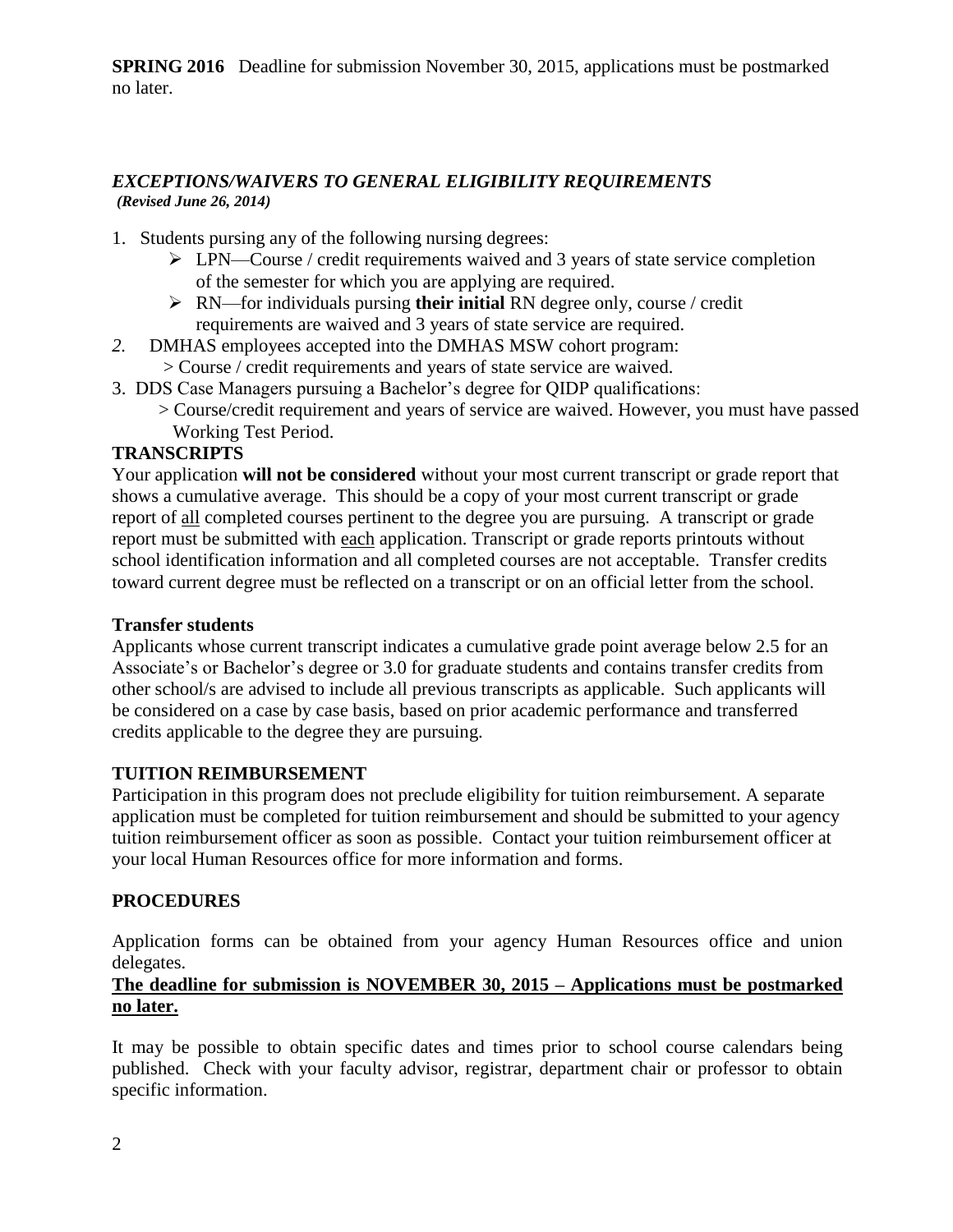Application must be signed by both the employee and his/her immediate manager. *This is the first person outside the employee's bargaining unit who is on the managerial pay plan*. (This is NOT an NP-6 or P1 employee. Call your agency Human Resources office if there are questions as to who this person is.) An "agency input" section is included for the manager to complete. The manager may wish to consult with the employee's supervisor.

**It is the employee's responsibility to submit 6 complete, collated and stapled copies; double-side the printing when possible. All applications must be mailed and be POSTMARKED NO LATER THAN NOVEMBER 30, 2015 APPLICATIONS MUST BE MAILED TO THE FOLLOWING ADDRESS:**

> THELMA BALL Chairperson Education and Training Committee 325 MARGARITE ROAD MIDDLETOWN, CT 06457

**~ A copy of the application MUST also be submitted to your facility head**.

# **Please contact any committee member if you have questions about**

# **the program, process, or application.**

|              | DOC/UCHC Keisha Johnson  | $(860) 814 - 4859$ |
|--------------|--------------------------|--------------------|
|              | DOC/UCHC Ron LaBonte     | $(860)$ 240-1935   |
| <b>DDS</b>   | Daimar Ramos             | $(860)$ 418-6121   |
| <b>DDS</b>   | <b>Patty Daniels</b>     | $(203)$ 514-3227   |
| <b>DDS</b>   | Deborah De Vivo          | $(860)$ 263-2654   |
| <b>DMHAS</b> | Eartha Henry             | $(860)$ 293-6399   |
| <b>DMHAS</b> | Edra Knight              | $(860)$ 418-6866   |
| <b>DPH</b>   | Deb Lyons                | $(860) 509 - 7180$ |
| <b>DCF</b>   | <b>Victoria Brothers</b> | $(860)$ 704-4087   |
| <b>DCF</b>   | Theresa Kennedy          | $(860)$ 704-4010   |